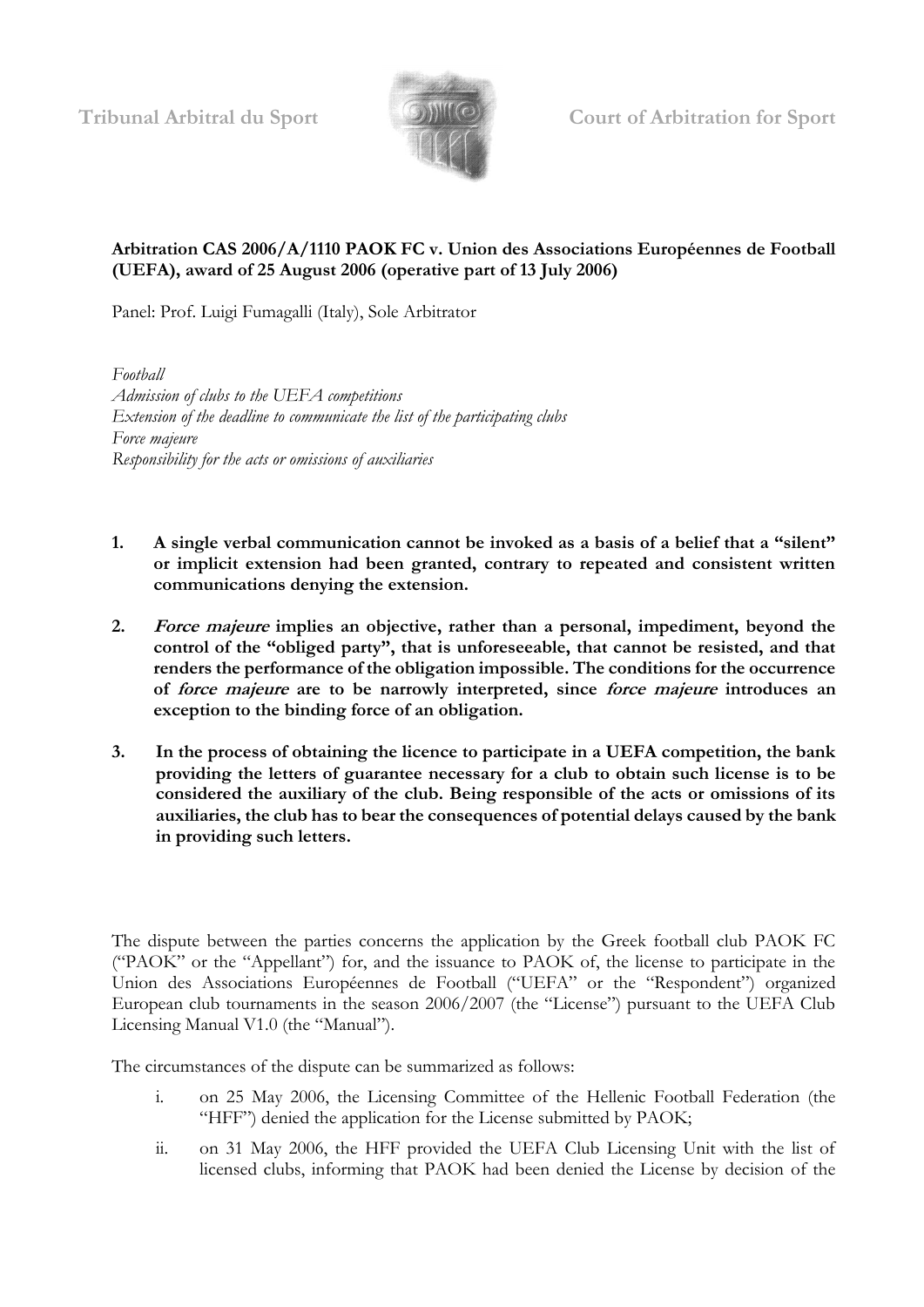Licensing Committee of the HFF, but that an appeal against that decision was pending;

- iii. on 2 June 2006, by decision No. 149, the Appeals Committee of the HFF rejected the appeal filed by PAOK against the decision of the Licensing Committee of the HFF, therefore confirming the denial of the License;
- iv. on 2 June 2006, the UEFA Club Licensing Unit was informed by the HFF of the dismissal of the appeal brought by PAOK against the decision of the Licensing Committee of the HFF;
- v. on 5 June 2006, PAOK filed with the Appeals Committee of the HFF a request for the re-examination of the decision No. 149 adopted on 2 June 2006;
- vi. on 5 June 2006, the HFF notified to UEFA the names of the Greek clubs that, on the basis of the final domestic ranking, had qualified for the 2006/2007 UEFA competitions, informing UEFA that the case of PAOK was still pending before the Appeals Committee, and that *"in case of a negative decision"* PAOK would be substituted for by the club Atromitos Athens F.C. in the UEFA Cup;
- vii. on 8 June 2006, Atromitos Athens F.C. wrote a letter to UEFA, urging UEFA to disregard all actions taken by PAOK in order to obtain the License on the basis of the request for re-examination filed with the Appeals Committee of the HFF;
- viii. on 9 June 2006, the Appeals Committee of the HFF, by resolution No. 150, accepted the application filed by PAOK, revoking the decision No. 149 of 2 June 2006 and granting the License to PAOK;
- ix. on 9 June 2006, the HFF informed UEFA of the decision No. 150 of the Appeals Committee of the HFF.

On 14 June 2006, by letter dated 9 June 2006, the Chief Executive Officer of UEFA informed the HFF of the decision (the "Decision") holding that:

*"UEFA is not in position to admit PAOK Salonika to the UEFA club competition for the season 2006/07"*.

In support of the Decision, the Chief Executive Officer of UEFA invoked, *inter alia*, the following reasons:

- *"- the communication of the final decision of the Appeal Body was submitted to UEFA after the set deadline of 31st May (UEFA considers the information reported on the list of licensed clubs submitted on 31st May 2006 as final);*
- *- the decision-making process run by the HFF is not in line with the rules fixed in the HFF club licensing manual (accredited by UEFA on October 2, 2003) according to which the Appeal Body must take its final decision by 15th May at the latest and the decision must be communicated to UEFA by 25th May;*
- *- the communication of the decision of the Appeal Body to grant the licence to PAOK FC Salonika was submitted to UEFA after the confirmation by the same HFF that the Appeals Body had rejected the license to the same club. According to your correspondence this was due to the fact that the case of PAOK FC Salonika had been reconsidered by the HFF Appeals Body. We would like to stress that such a procedure is not foreseen by your national licensing manual and appears to be in violation of the existing*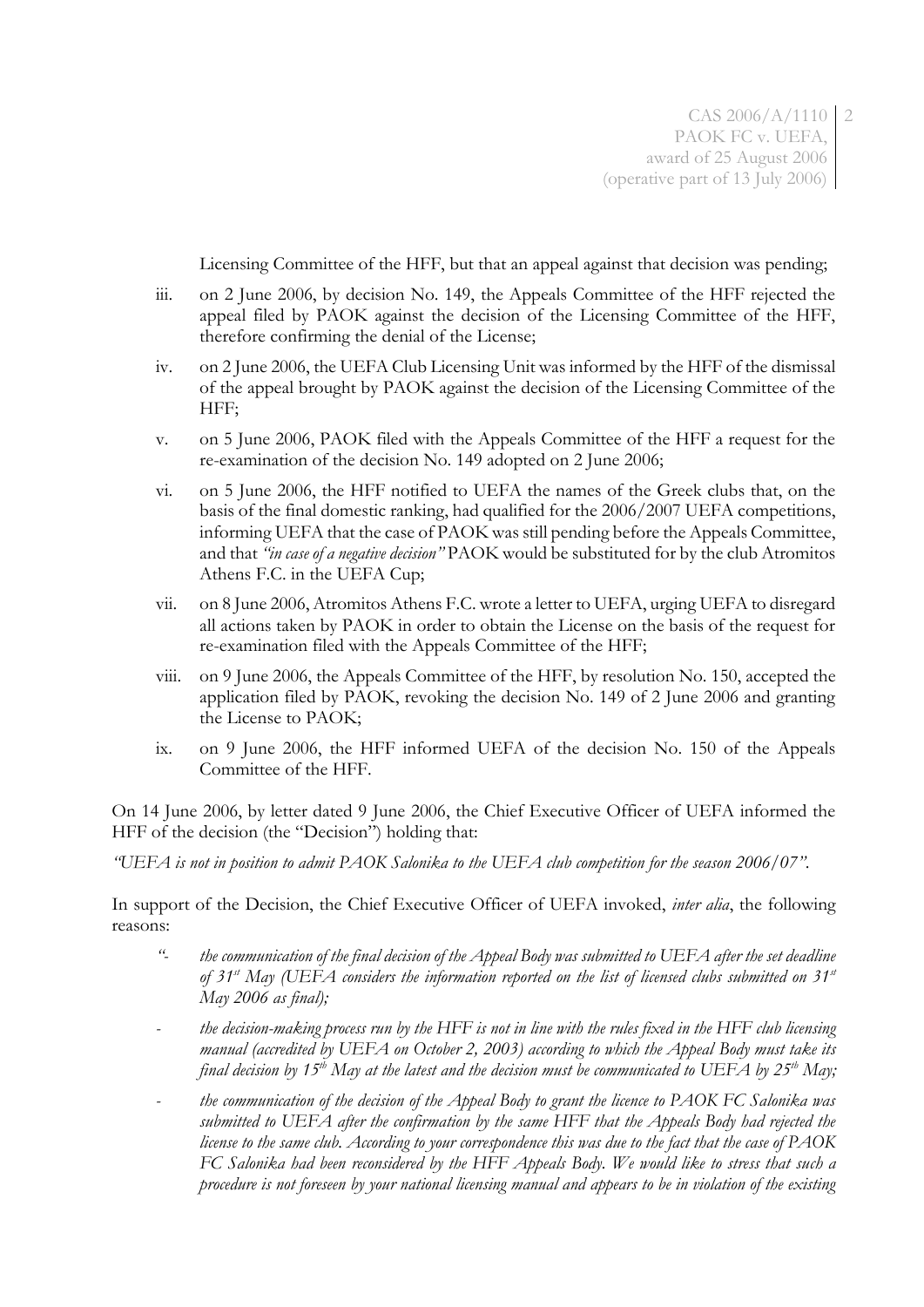CAS 2006/A/1110 3 PAOK FC v. UEFA, award of 25 August 2006 (operative part of 13 July 2006)

### *HFF procedural rules"*.

The Decision was received by PAOK on 15 June 2006.

On 16 June 2006 the HFF wrote to UEFA in reply to the Decision,

- i. submitting that:
	- *"a) The players of FC PAOK have acquired in the field of play during the championship the right to participate in the UEFA Cup 2006-2007 and it is extremely unpleasant for them that the administrative weaknesses of FC PAOK, which are totally different from the competitive success of the players, have cancelled their right.*
	- *b) The procedures for the reconsideration of the case were decided and the decisions were taken by the Appeals Committee, a body of senior judges, and the Federation cannot deny the procedures and the decisions of a committee that is constituted by senior judges"*, and
- ii. asking:

*"you to take into consideration these two criterias in your final decision and to inform us whether they are acceptable or not".*

On 22 June 2006 PAOK filed a statement of appeal with the Court of Arbitration for Sport (the "CAS"), pursuant to the Code of Sports-related Arbitration (the "Code"), to challenge the Decision, requesting the CAS

*"to declare the LSPO/par/tra – 9.6.2006 decision of the UEFA void and not binding"*.

A hearing was held in Lausanne on 13 July 2006. At the conclusion of the hearing, the parties, after making submissions in support of their respective case, confirmed that they had no objections in respect of their right to be heard and to be treated equally in the arbitration proceedings. In addition, the parties requested the Sole Arbitrator to issue the operative part of the award prior to the reasons supporting it.

### **LAW**

### **Jurisdiction**

1. The jurisdiction of CAS, which is not disputed, derives from Article 62 of the UEFA Statutes, Article 2.3.6.2 para. 9 of the Manual and Article R47 of the Code. It is further confirmed by the Order of Procedure duly signed by the Parties.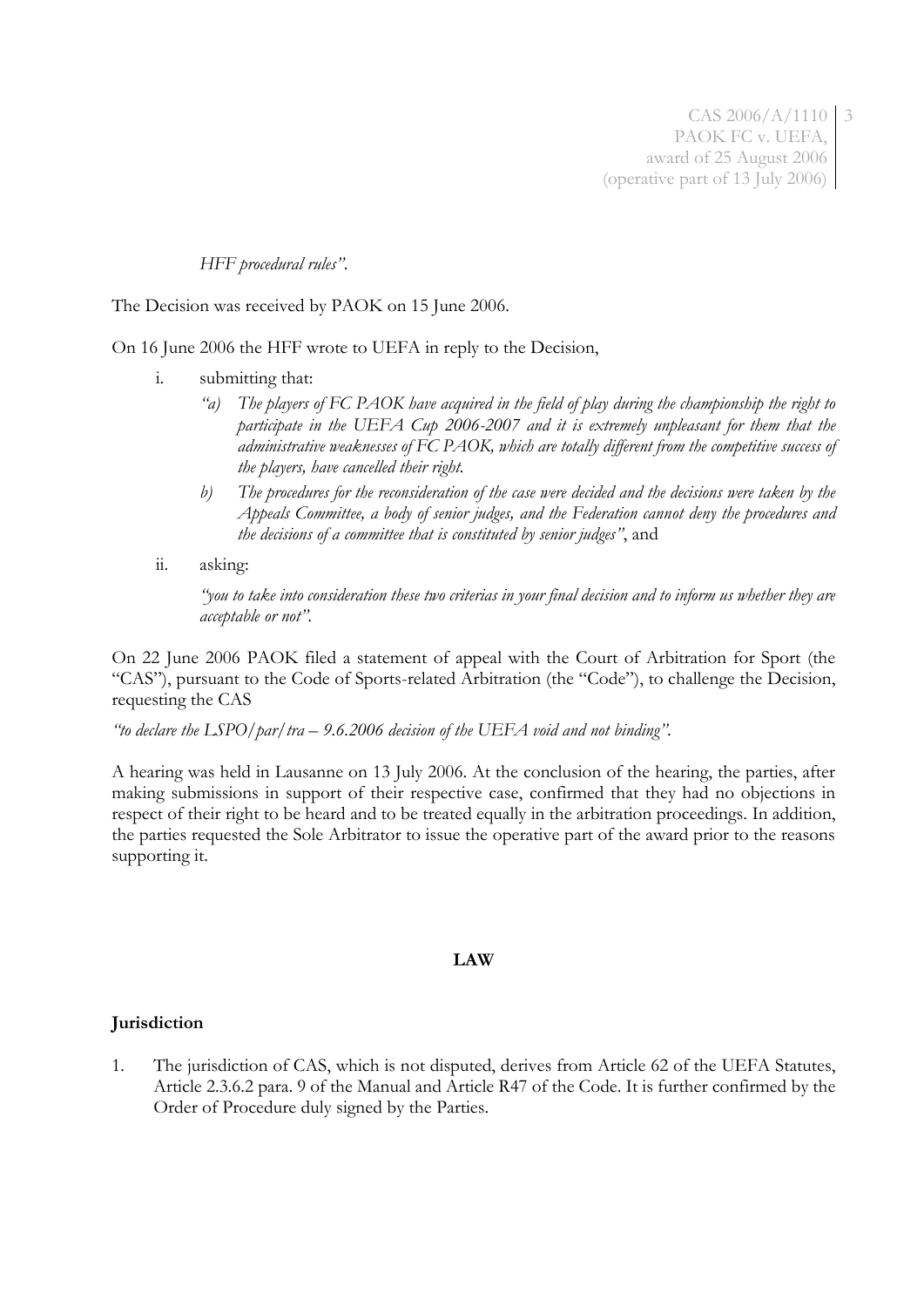CAS 2006/A/1110 4 PAOK FC v. UEFA, award of 25 August 2006 (operative part of 13 July 2006)

### **Appeal Proceedings**

2. As these proceedings involve an appeal against a decision in a dispute relating to a license to participate in the UEFA organized European club tournaments, issued by a confederation (UEFA), whose statutes provide for an appeal to the CAS, they are considered and treated as appeal arbitration proceedings in a non-disciplinary case, in the meaning and for the purposes of the Code.

#### **Admissibility**

3. The statement of appeal was filed within the deadline set down in the UEFA Statutes. No further recourse against the Decision is available within the structure of UEFA. Accordingly, the appeal is admissible.

#### **Scope of Arbitrator's review**

- 4. According to Article R57 of the Code, the Sole Arbitrator has full power to review the facts and the law of the case. Furthermore, the Sole Arbitrator may issue a new decision which replaces the decision challenged or may annul the decision and refer the case back to the previous instance.
- 5. In any case, pursuant to Article 62.6 of the UEFA Statutes

*"The CAS shall not take into account facts or evidence which the appellant could have submitted to an internal UEFA body by acting with the diligence required under the circumstances, but failed or chose not to do so"*.

#### **Applicable Law**

6. Pursuant to Article R58 of the Code, the Sole Arbitrator is required to decide the dispute:

*"according to the applicable regulations and the rules of law chosen by the parties or, in the absence of such a choice, according to the law of the country in which the federation, association or sports-related body which has issued the challenged decision is domiciled or according to the rules of law, the application of which the Panel deems appropriate. In the latter case, the Panel shall give reasons for its decision"*.

7. In this case, accordingly, the UEFA rules and regulations fall to be applied primarily, with Swiss law applying subsidiarily.

#### **The Merits of the Dispute**

8. The main issue that has to be determined in this arbitration concerns the effects of the decision No. 150 rendered on 9 June 2006 by the Appeals Committee of the HFF, that, accepting the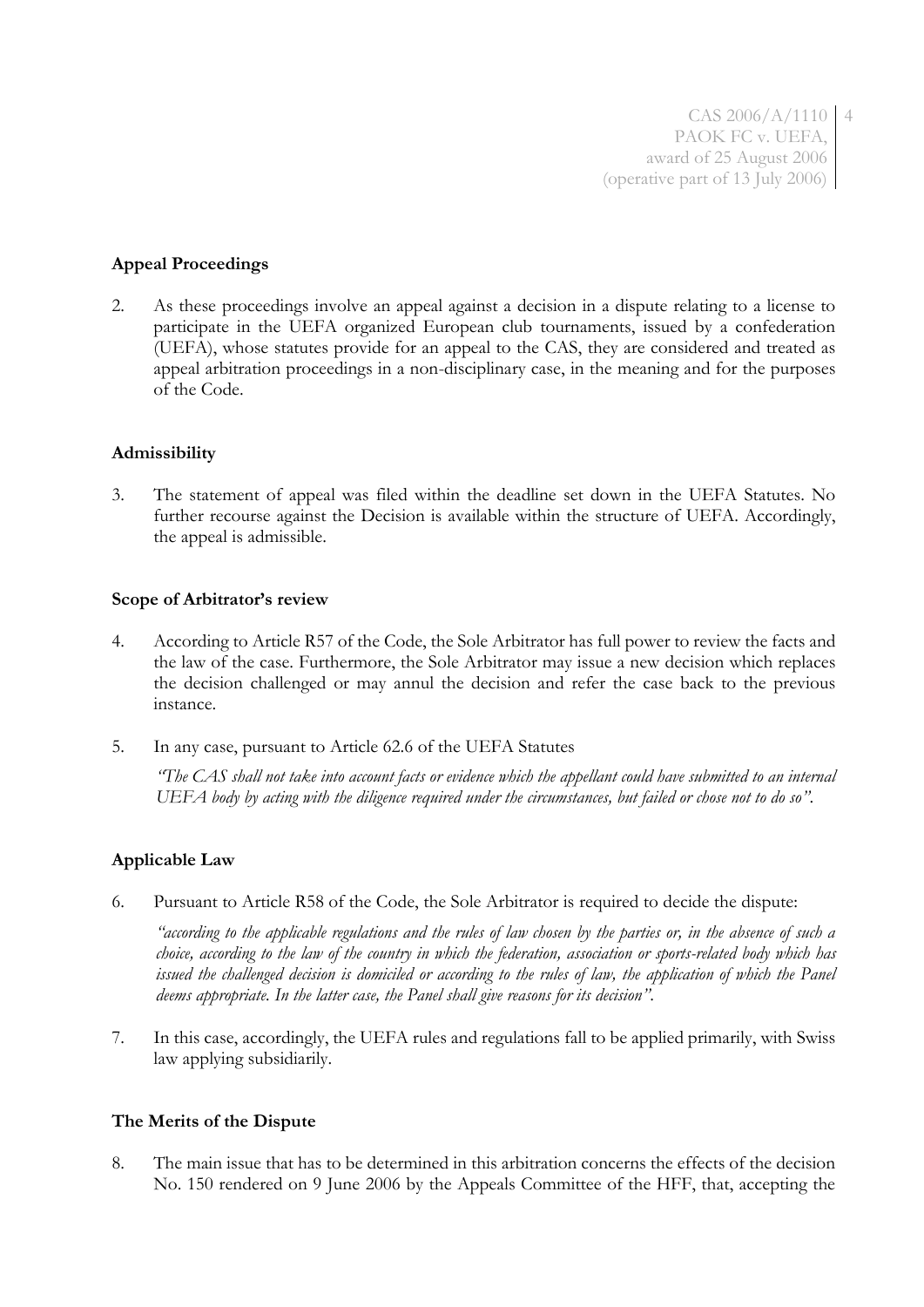application filed by PAOK, revoked a preceding denial and granted the License to PAOK. On one side, in fact, the Appellant maintains that as a result of such decision PAOK should be admitted to the UEFA 2006/2007 competitions, and therefore that UEFA erred when it did not recognize the granting of the License by the Appeals Committee of the HFF on 9 June 2006. On the other side, the UEFA confirms its Decision not to admit PAOK, and in this respect submits that at the deadline of 31 May 2006 for the admission of clubs to the UEFA 2006/2007 competitions, PAOK had not been granted the License, and that such situation was not affected by the 9 June 2006 decision of the Appeals Committee of the HFF, rendered after the deadline for the admission of clubs to the UEFA 2006/2007 competitions had expired.

- 9. In respect of the parties' submissions, the Sole Arbitrator first underlines that there is no dispute as to the fact that the deadline for the admission of the Greek clubs to the UEFA 2006/2007 competitions had been set for 31 May 2006 by the domestic licensing manual of the HFF as implemented in accordance with the Manual. The parties' dispute only relates to whether such deadline was postponed to a later date, so that the 9 June 2006 decision of the Appeals Committee of the HFF could be considered as timely rendered.
- 10. With respect to the postponement of the deadline, the Sole Arbitrator notes that the Manual specifically provides, at Article 2.3.6, for an "exception process", allowing for the exceptional deviation from the criteria and time limits set forth by the Manual and its national implementation, and therefore, inter alia, for the extension of the deadline for the issuance by a national football association of the licenses to the clubs belonging to that association. For such purposes, the Manual provides for a specific procedure, to be started by the national association with a "clear, written and well-founded request" (Article 2.3.6.2(1)(a) of the Manual), and indicates the condition upon which an "exception" can be granted.
- 11. In this framework, the Sole Arbitrator remarks that:
	- i. on 22 May 2006, the HFF requested UEFA, *"for reasons beyond its power and due to insuperable problems"*, to be granted *"an extension of the existing deadline of May 31st until Friday June 16th 2006, in order to submit the list of licensed clubs for the season 2006/07"*;
	- ii. on 23 May 2006, UEFA answered to such request, reminding the HFF that *"the* 31<sup>*st of*</sup> *May is the final deadline for the submission of the list of licensed clubs"* and informing the HFF that, *"due to administrative matters relating to the organisation of the Intertoto Cup Competition, … we cannot grant you an extension of deadline"*;
	- iii. on 30 May 2006, UEFA, after further discussions regarding the request of the HFF to submit the list of licensed clubs by 2 June 2006, informed the HFF that *"the definitive decision of prolongation will be made on 31 May 2006 at 14:00 hrs if the following condition is fulfilled: your association is once more to submit a new well-founded request mentioning the concerned club etc. to UEFA in the next 24 hrs (above deadline). Furthermore this request has to be forwarded to all your clubs undergoing the UEFA licensing system for the UEFA season 2006/06, which in turn have to confirm that they support the request with all its consequences; meaning that each club has to duly sign your request as well. If such a request is not available by tomorrow 14.00 hrs (CET) or not approved by all clubs, UEFA would insist to get the list of licensed clubs as foreseen (31 May 24.00 hrs CET)"*;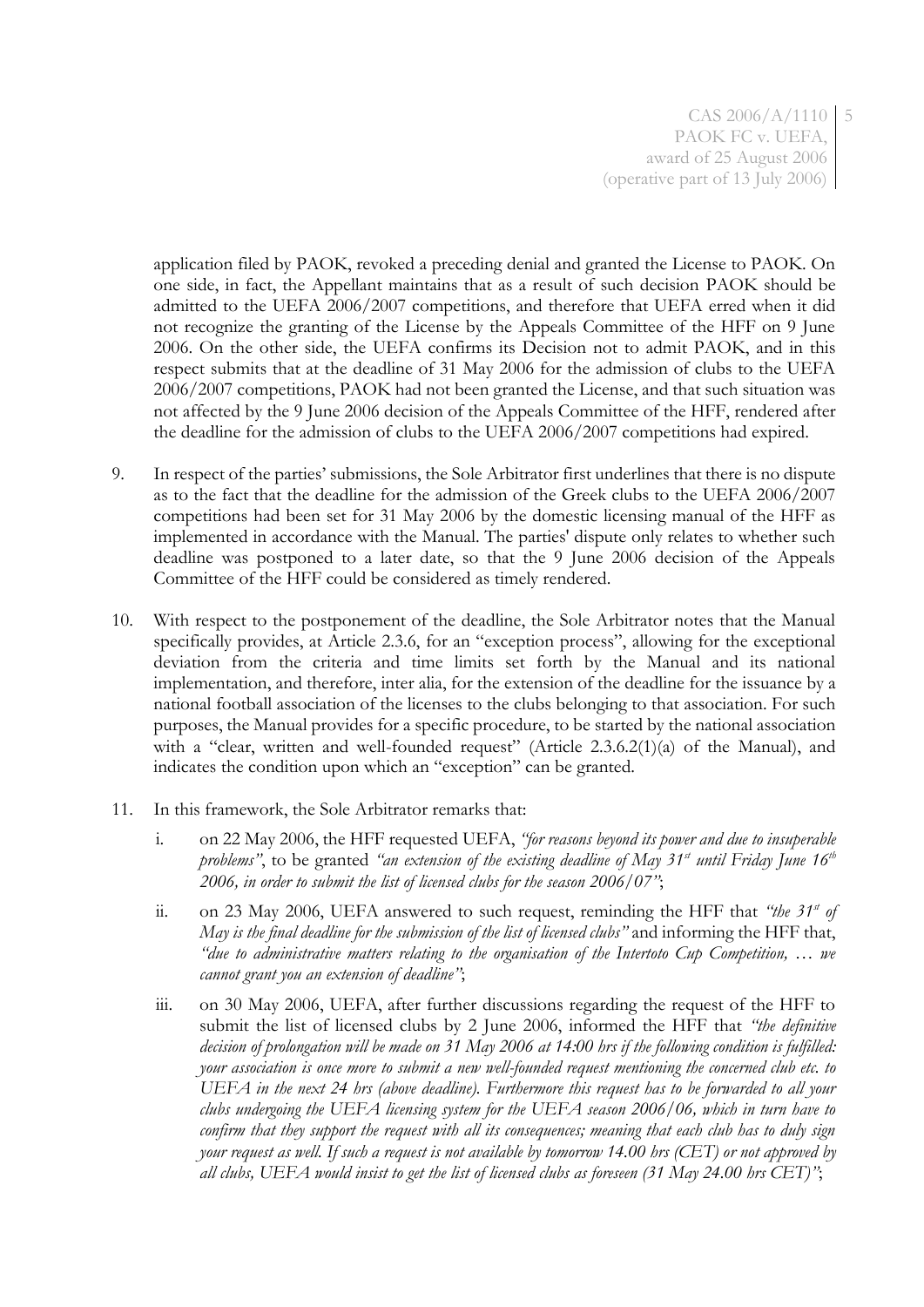- iv. no such request for extension, as indicated by UEFA, was submitted; instead, on 31 May 2006, the HFF provided UEFA with the list of the Greek clubs that had undergone the licensing procedure in order to participate in the UEFA club competitions 2006/2007, bearing the indication whether the club had been granted or not the license.
- 12. In other words, the HFF admittedly did not seek an "exception" pursuant to Article 2.3.6 of the Manual and did not follow the procedure therein described: it first attempted, outside the "exception" procedure, to have the deadline of 31 May 2006 postponed; but then complied with such deadline. In fact, the HFF requested an extension of the deadline for the communication to UEFA of the list of the clubs that had obtained the license. The UEFA expressed its availability to evaluate such request provided a specific condition was satisfied. The condition was not satisfied, and therefore UEFA did not grant the extension of the deadline, which remained finally set for 31 May 2006. As a result, the HFF, within the deadline of 31 May 2006, filed with UEFA the list of the licensed club.
- 13. The Appellant, indeed, submits that an extension of the deadline of 31 May 2006 had at least apparently – been granted. The Appellant invokes, in support of such submission, the telephone conversation of 6 June 2006 between the HFF and the UEFA services, referred to in a letter dated 9 June 2006 from the HFF to UEFA. In such conversation – as reported in the mentioned letter – HFF indicates that *"we were told that UEFA will wait for our final announcement on the participation in UEFA Cup 2006 – 2007 competition of either PAOK F.C. or ATROMITOS F.C. until Friday June 9th 2006, depending on the decision of the Appeals Committee of the Hellenic Football Federation (senior judges)"*.
- 14. The Sole Arbitrator finds this submission unconvincing. Whatever the content of the telephone conversation between the HFF and the UEFA services, the Sole Arbitrator notes that contrary to the fact that a postponement of the deadline had been granted stand (i) the non-application of the formal "exception process" defined by the Manual (see para. 12 above) and (ii) the several letters of both UEFA and the HFF itself: as already mentioned, on 23 May 2006 UEFA denied an extension until 16 June 2006; on 30 May 2006 UEFA expressed its availability to consider an extension of the deadline until 2 June 2006 provided specific conditions were to be met; the HFF did not take steps to satisfy such conditions, but on 31 May 2006 – i.e. within the deadline – submitted its list of licensed club, which was confirmed on 2 June 2006 (see para. 11 above). In other words, the correspondence between the parties excludes the granting of a postponement of the deadline of 31 May 2006. The Sole Arbitrator therefore finds that a single verbal communication cannot be invoked as a basis of a belief that a "silent" or implicit extension had been granted, contrary to repeated and consistent written communications denying the extension.
- 15. In light of the foregoing, the Sole Arbitrator concludes that the decision No. 150 of 9 June 2006 of the Appeals Committee of the HFF was rendered, and communicated to UEFA, after the deadline had expired. No extension having been granted, the deadline, in fact, expired on 31 May 2006. In addition, no appearance of postponement, justifying an activity in good faith by PAOK, was created. The Appellant's submission, therefore, that the decision No. 150 of the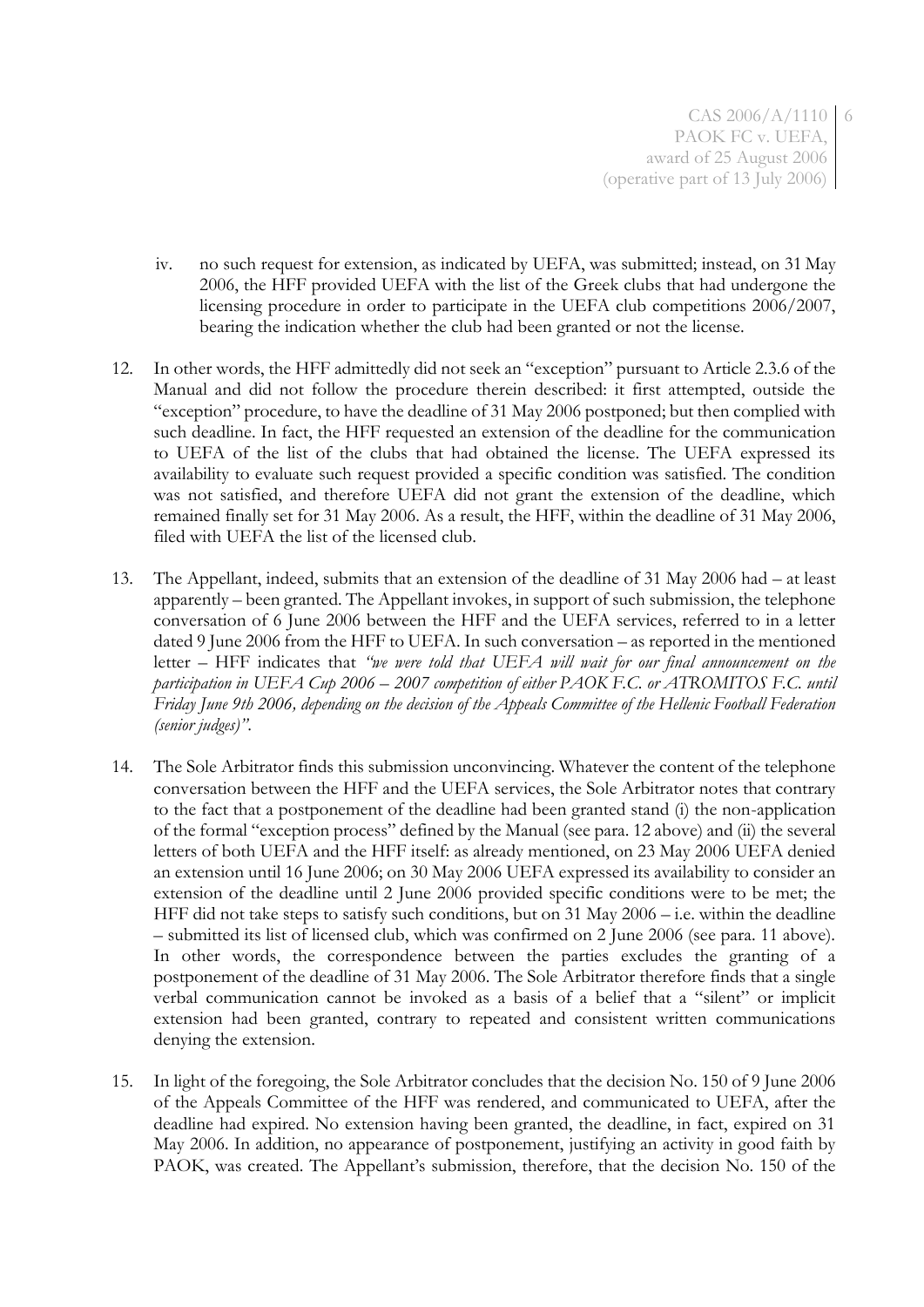Appeals Committee of the HFF was timely, has to be rejected.

- 16. The next question to be examined by the Sole Arbitrator, then, turns to be whether the delay in the issuance of the License by the HFF to PAOK – that was granted on 9 June 2006 on the basis of the decision No. 150 of the Appeals Committee of the HFF – can be somehow justified. In this respect, the Appellant invokes the "force majeure" principle, while the Respondent denies its relevance.
- 17. Force majeure, indeed, implies an objective, rather than a personal, impediment, beyond the control of the "obliged party", that is unforeseeable, that cannot be resisted, and that renders the performance of the obligation impossible (see CAS 2002/A/388, published in Digest of CAS Awards III 2001-2003, pp. 516 ff.) In addition, the conditions for the occurrence of force majeure are to be narrowly interpreted, since force majeure introduces an exception to the binding force of an obligation.
- 18. In the face of such definition, the situation invoked by the Appellant cannot be described as a case of force majeure: in the opinion of the Sole Arbitrator, the conditions concurring in the definition of force majeure are in fact not satisfied.
- 19. The Sole Arbitrator, in this respect, remarks that the failure of PAOK to timely satisfy the criteria to obtain the License was caused by reasons falling within PAOK's sphere of responsibility. As correctly noted by the Respondent, and recognized in Swiss law and the CAS jurisprudence, the lack of financial means cannot be invoked as a justification for the noncompliance with an obligation (see CAS 2005/A/957, para. 56). At the same time, and in the same way, PAOK is to bear the consequences of the delays that may have been caused by the banks in providing the letters of guarantee necessary for PAOK to obtain the License: PAOK had the obligation to satisfy the criteria set forth in the Manual and its national implementation in order to obtain the License; the banks were auxiliaries of PAOK for the purposes of enabling PAOK to meet the above-mentioned criteria; and PAOK is to bear the responsibility of the acts or omissions of its auxiliaries.
- 20. The Decision is challenged by the Appellant in two other perspectives. The Appellant maintains in fact that the Decision has been rendered in violation of its right to be heard in fair proceedings, and of the principle of equal treatment.
- 21. The Sole Arbitrator does not agree with the submissions of the Appellant and finds that the Decision cannot be criticised under such points of view.
- 22. With respect to the violation of PAOK's right to be heard in fair proceedings, the Sole Arbitrator notes that, according to Article R57 of the Code, he has full power to review the facts and the law. The Sole Arbitrator consequently hears the case *de novo*. This implies that, even if a violation of the principle of due process occurred in prior proceedings, it may be cured by an appeal to the CAS (CAS 94/129, published in Digest of CAS Awards I, 1986-1998, p. 187 at 203; CAS  $2005/A/1001$ ). In fact, the virtue of an appeal system which allows for a rehearing before an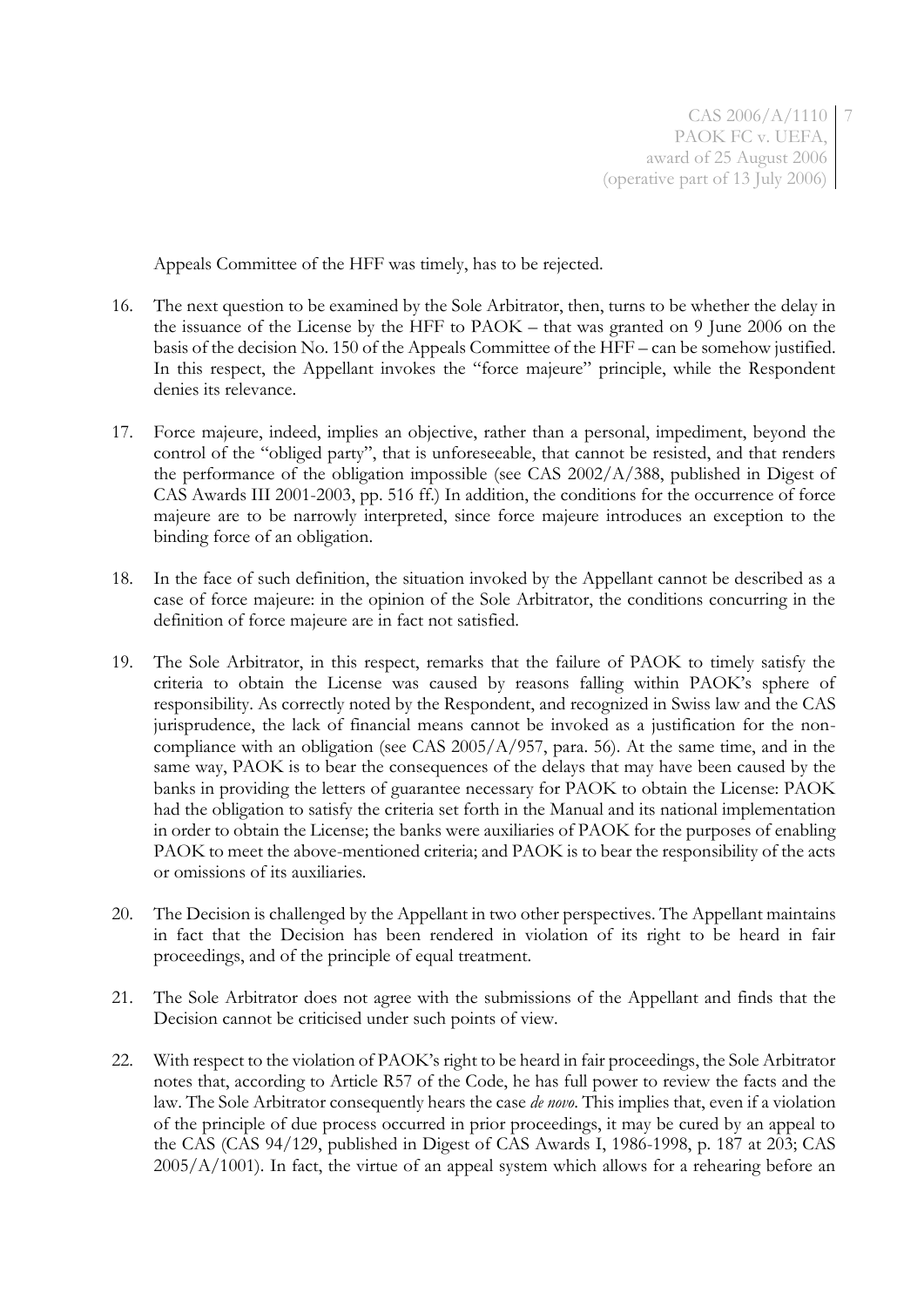CAS 2006/A/1110 8 PAOK FC v. UEFA, award of 25 August 2006 (operative part of 13 July 2006)

appellate body is that issues relating to the fairness of the hearing before the tribunal of first instance "fade to the periphery" (CAS 98/211, published in Digest of CAS Awards II, p. 255 at 264, citing Swiss doctrine and case law).

- 23. The Appellant has had and used the opportunity to bring the case before CAS, where all of the its fundamental rights have been duly respected: in these proceedings, all the submissions of PAOK concerning the compliance with the deadline for the issuance of the License by the HFF have been heard and considered. At the end of the hearing, the Appellant expressly confirmed that the Appellant had no objections in respect of its right to be heard and to be treated equally in the arbitration proceedings. Accordingly, even assuming that PAOK's rights have been violated by UEFA – but without conceding that they had actually been violated – the de novo proceedings before CAS has cured any such purported violations.
- 24. In any case, the Sole Arbitrator wishes to stress that the Decision has been rendered in accordance with the applicable provisions set forth in the Manual, and that the rights of the Appellant have been fully respected. PAOK has had the opportunity to have its application for the License examined by the HFF, through its internal bodies. When the deadline expired on 31 May 2006, PAOK had not obtained the License, and UEFA could not take other action but noting this situation. The subsequent Decision, whereby UEFA did not acknowledge the late granting of the License by the HFF, was a simple consequence of the HFF's communication of 31 May 2006 to UEFA that PAOK had not been granted the License, and that the deadline had expired. No room for further debate or argument was left.
- 25. With respect to the violation of the principle of equal treatment, the Sole Arbitrator notes that no specific criticism has been brought against UEFA, which appears to have treated all clubs equally. Indeed, the Appellant has not indicated any other case where the issuance of the License past the deadline has been accepted by UEFA. In addition, no element can be found in the current case indicating that a different treatment has been reserved to Atromitos Athens F.C. as compared to the Appellant. The letter sent by Atromitos Athens F.C. to UEFA on 8 June 2006, which was not requested or solicited by UEFA, was not even considered in the Decision. Well to the contrary, the Sole Arbitrator finds that the acceptance by UEFA of the issuance of a license after the expiry of the deadline would induce an unequal treatment amongst the clubs, and would create an unacceptable degree of uncertainty in the licensing system.

### **Conclusion**

26. In light of the foregoing, the Sole Arbitrator dismisses the appeal brought by PAOK; the Decision is confirmed.